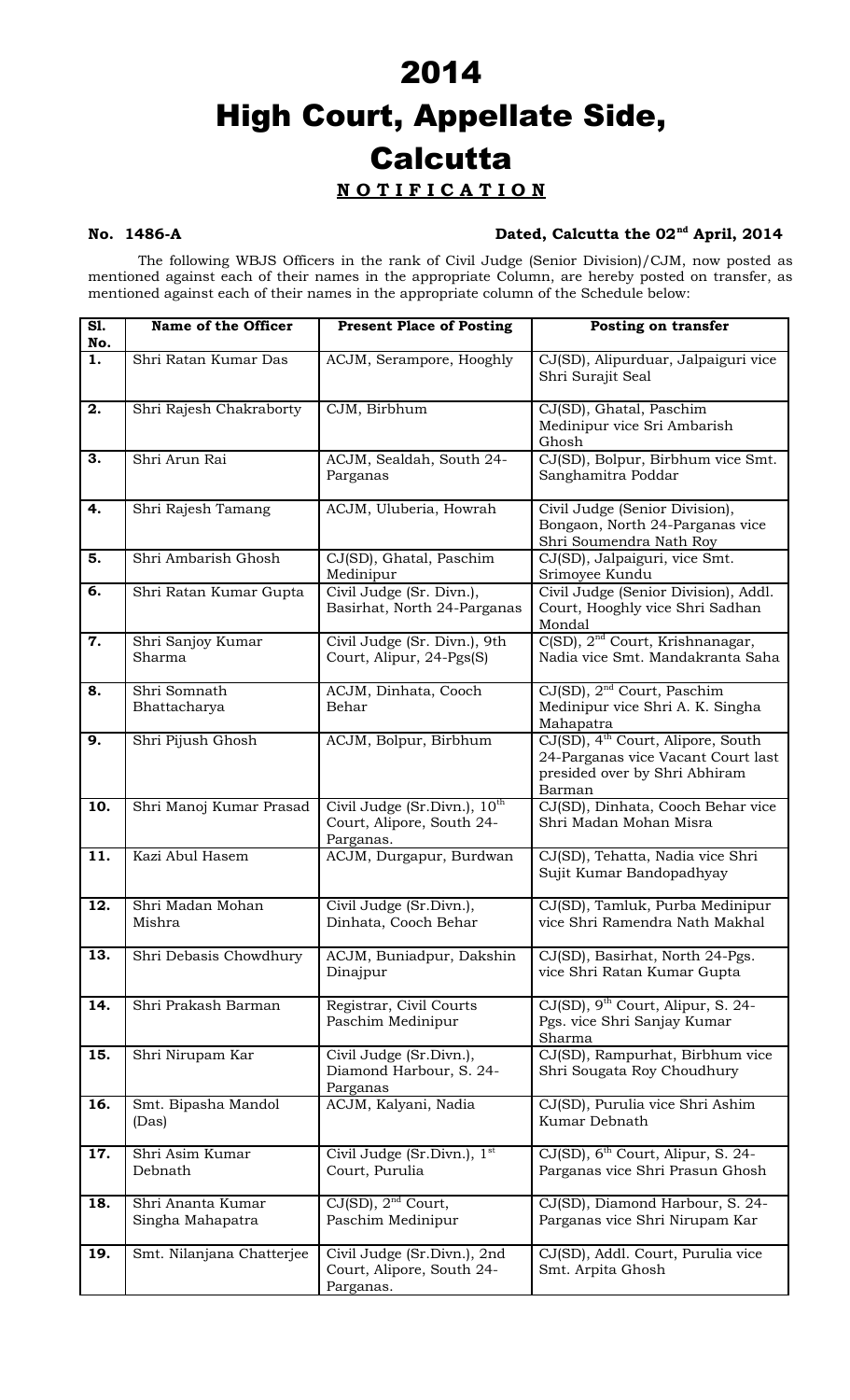| 20. | Shri Soumendra Nath Roy | Civil Judge (Sr.Divn.),     | $CJ(SD)$ , $3rd$ Court, Howrah vice Shri      |
|-----|-------------------------|-----------------------------|-----------------------------------------------|
|     |                         | Bongaon, North 24-Pgs.      | Lilamoy Mandal                                |
| 21. | Sri Debdeep Manna       | ACJM, Baruipore, 24-Pgs(S). | Registrar, Civil Courts, Paschim              |
|     |                         |                             | Medinipur vice Shri Prakash                   |
|     |                         |                             | Barman                                        |
| 22. | Sri Sougata Roy         | CJ(SD), Rampurhat,          | $CJ(SD)$ , $2nd$ Court, Alipore, South        |
|     | Chowdhury               | Birbhum                     | 24-Parganas vice Smt. Nilanjana               |
|     |                         |                             | Chatterjee                                    |
| 23. | Shri Ramendra Nath      | Civil Judge (Sr.Divn.),     | CJ(SD), 5 <sup>th</sup> Court, Alipore, South |
|     | Makhal                  | Tamluk, Purba Medinipur     | 24-Parganas vice Smt. Sharanya                |
|     |                         |                             | Sen                                           |

 $Sd$  /- **Debi Prosad Dey Registrar (Judicial Service) High Court, A.S., Calcutta**

#### **Memo No. 1487-A**

Forwarded to the **Superintendent, Government Printing, West Bengal,** for early insertion in the Calcutta Gazette.

High Court, Civil **By Order of the High Court** 

 $Sd$  /-The 02<sup>nd</sup> April, 2014 First Assistant Registrar

#### **Memo No. 1488-A – 1500-A**

Copy forwarded to the **District Judge, 1. Jalpaiguri, 2. Hooghly, 3. Birbhum, 4. Paschim Medinipur, 5. South 24-Parganas, 6. Howrah, 7. North 24-Parganas 8. Nadia, 9. Cooch Behar, 10. Burdwan, 11. Purba Medinipur, 12. Dakshin Dinajpur, 13. Purulia,** for information with the intimation that the appointment of the aforementioned Officers is in the interest of public service.

All the District Judges are requested to direct the concerned Officer to immediately proceed to their respective new place of posting as per above schedule, making over charge of their respective Court and Office to such an Officer as may be nominated by the District Judge concerned, with the intimation that mere submission of representation shall not be construed to be the reason or ground for not joining the new place of posting.

The District Judges are hereby requested to send compliance report in this regard to this Court forthwith.

High Court, Civil **By Order of the High Court** 

 $Sd$  /-The 02<sup>nd</sup> April, 2013 First Assistant Registrar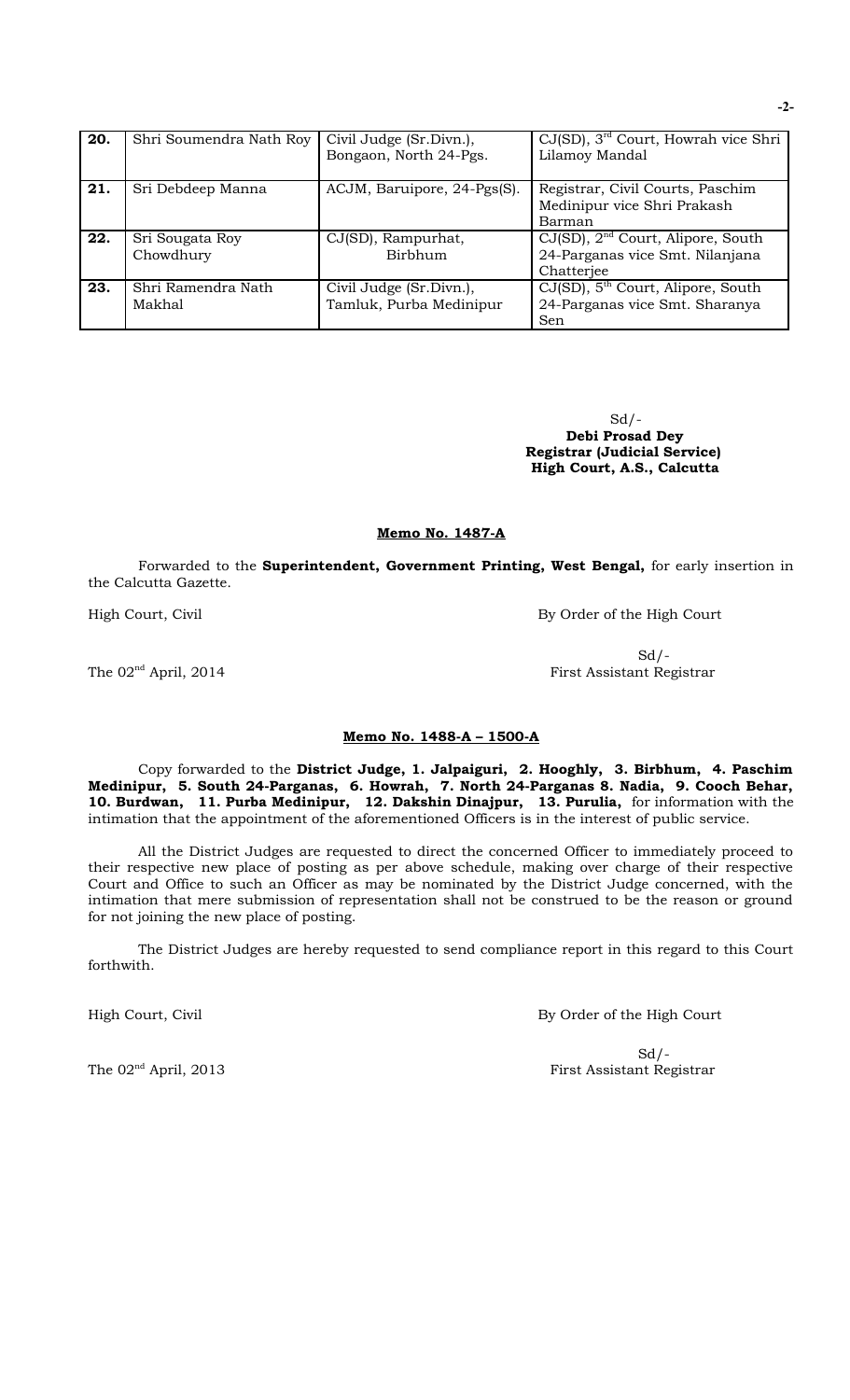# 2014 High Court, Appellate Side **Calcutta**

## **N O T I F I C A T I O N**

### **No. 1501-A Dated, Calcutta the 02<sup>nd</sup> April, 2014**

In exercise of the powers vested in the High Court by Sub-Section (1) & (2) of Section 11 of the Code of Criminal Procedure, 1973, the following WBJS officers, in the cadre of Civil Judge (Senior Division)/CJM, now posted as mentioned against each of their names in the appropriate column, are hereby appointed on transfer to be the Judicial Magistrate of the First Class and posted in their respective new place of posting which is defined to be the local area within which he/she shall ordinarily exercise his/her power under the Code of Criminal Procedure, 1973, as mentioned against each of their names in the appropriate column of the schedule below.

| S1.<br>No. | Name of the Officer        | <b>Present Place of Posting</b>                                          | New place of posting on<br><b>Transfer as Judicial Magistrate</b>                                              |
|------------|----------------------------|--------------------------------------------------------------------------|----------------------------------------------------------------------------------------------------------------|
|            |                            |                                                                          | <b>First Class</b>                                                                                             |
| 1.         | Smt. Srimayi Kundu         | Civil Judge (Sr. Divn.),<br>Jalpaiguri                                   | Judicial Magistrate of the First<br>Class, Arambagh, Hooghly vice<br>Shri D.V. Srinivas                        |
| 2.         | Smt. Sharanya Sen          | Civil Judge (Sr. Divn.), $5th$<br>Court, Alipore, S. 24-Pgs.             | Judicial Magistrate of the First<br>Class, Dinhata, Cooch Behar vice<br>Shri Somnath Bhattacharya              |
| 3.         | Shri Dev Kumar Sukul       | ACJM, Haldia,<br>Purba Medinipur                                         | Judicial Magistrate of the First<br>Class, Barrackpore, North 24-<br>Parganas vice Shri Indranil<br>Chatterjee |
| 4.         | Shri Arjun Mukherjee       | CJM, Nadia                                                               | Judicial Magistrate of the First<br>Class, Chanchal, Malda vice Shri<br>Pijush Kanti Roy                       |
| 5.         | Shri Biswajyoti Chatterjee | ACJM, Tufanganj,<br>Cooch Behar                                          | Judicial Magistrate of the First<br>Class, Haldia vice Shri D.K.<br>Sukul                                      |
| 6.         | Shri Duri Venkat Sribnivas | ACJM, Arambagh, Hooghly                                                  | Judicial Magistrate of the First<br>Class, Baruipore, South 24-<br>Parganas vice Shri Debdeep<br>Manna         |
| 7.         | Shri Sadhan Mondal         | Civil Judge (Sr.Divn.), Addl.<br>Court, Hooghly                          | Judicial Magistrate of the First<br>Class, Buniadpur, Dakshin<br>Dinajpur vice Shri Debasish<br>Chowdhury      |
| 8.         | Shri Surajit Seal          | CJ(SD), Alipurduar,<br>Jalpaiguri                                        | Judicial Magistrate of the First<br>Class, Durgapur, Burdwan vice<br>Kazi Abul Hasem                           |
| 9.         | Shri Prasun Ghosh          | Civil Judge (Sr.Divn.), 6 <sup>th</sup><br>Court, Alipore, South 24-Pgs. | Judicial Magistrate of the First<br>Class, Tufanganj, Cooch Behar<br>vice Shri Biswajyoti Chatterjee           |
| 10.        | Smt. Mandrakranta Saha     | CJ(SD), 2 <sup>nd</sup> Court,<br>Krishnagar, Nadia                      | Judicial Magistrate of the First<br>Class, Serampore, Hooghly vice<br>Shri Ratan Kumar Das                     |
| 11.        | Smt. Arpita Ghosh          | Civil Judge (Sr.Divn.), Addl.<br>Court, Purulia                          | Judicial Magistrate of the First<br>Class, Seladah, South 24-<br>Parganas vice Shri Arun Rai                   |
| 12.        | Shri Indranil Chatterjee   | ACJM, Barrackpur, North 24-<br>Pgs.                                      | Judicial Magistrate of the First<br>Class, Birbhum vice Shri Rajesh<br>Chakraborty                             |
| 13.        | Shri Lilamoy Mondal        | Civil Judge $(Sr.Divn.)$ , $3rd$                                         | Judicial Magistrate of the First                                                                               |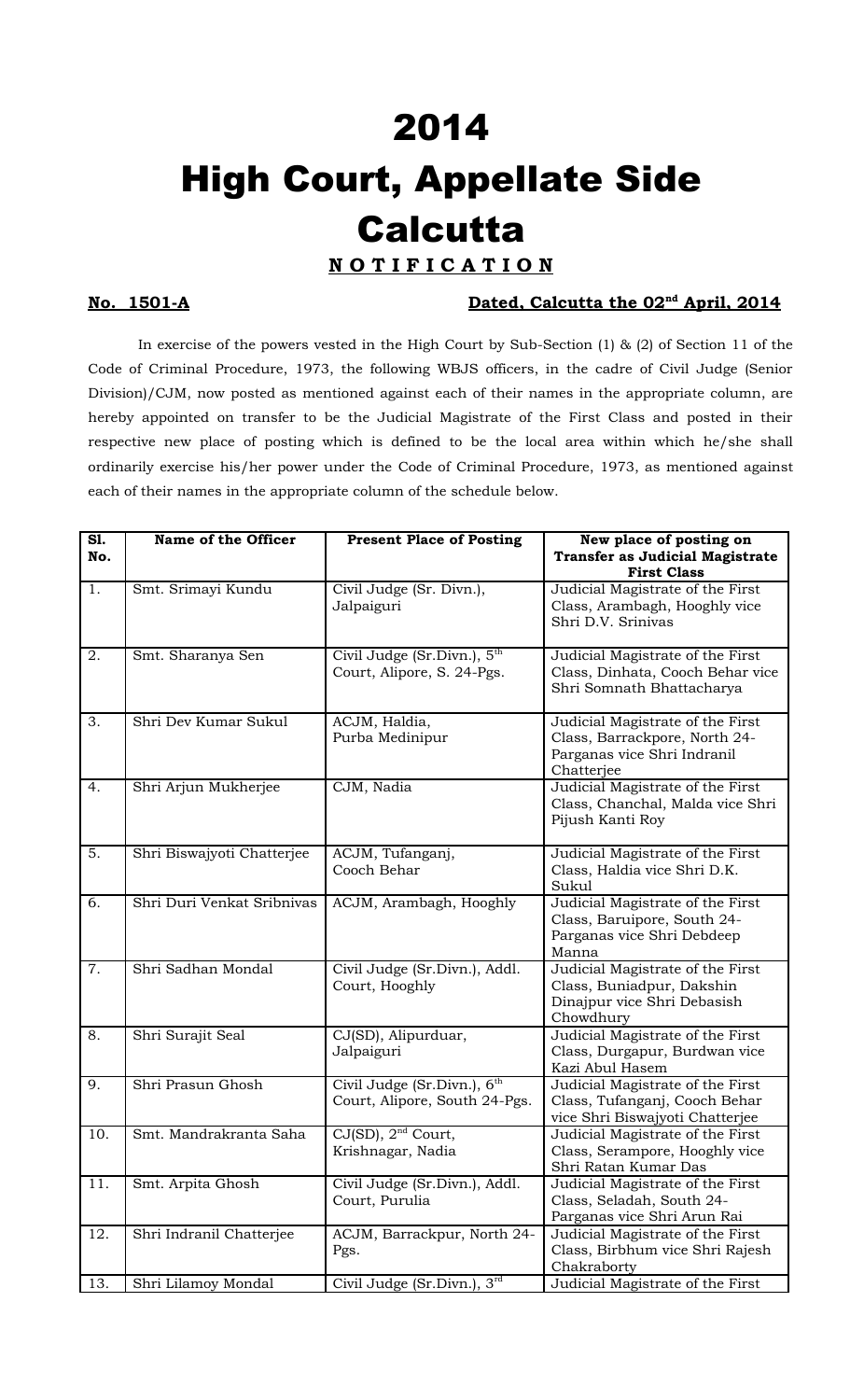|  | HowraH<br>Court. | Class, Purulia vice Shri Binay<br>Kumar Pathak |
|--|------------------|------------------------------------------------|
|--|------------------|------------------------------------------------|

**-2-**

| 14. | Shri Sujit Kumar<br>Bandyopadhyay | CJ(SD) Tehatta, Nadia   | Judicial Magistrate of the First<br>Class, Uluberia, Howrah vice<br>Shri Rajesh Tamang |
|-----|-----------------------------------|-------------------------|----------------------------------------------------------------------------------------|
| 15. | Smt. Sanghamitra Poddar           | CJ(SD), Bolpur, Birbhum | Judicial Magistrate of the First<br>Class, Bolpur, Birbhum vice Shri<br>Pijush Ghosh   |
| 16. | Shri Binoy Kumar Pathak           | CJM, Purulia            | Judicial Magistrate of the First<br>Class, Kalyani, Nadia vice Smt.<br>Bipasha Mondal  |
| 17. | Shri Pijush Kanti Roy             | ACJM, Chanchal, Malda   | Judicial Magistrate of the First<br>Class, Nadia vice Shri Arjun<br>Mukherjee          |

**This has reference to Court's Notification No. 1518–A dated 02.04.2014 appointing the abovementioned Officers as Judicial Magistrate of First Class as CJM/ACJM in their respective places of posting.** 

> $Sd$  /- **Debi Prosad Dey Registrar (Judicial Service) High Court, A.S., Calcutta**

#### **Memo No. 1502-A**

Forwarded to the **Superintendent, Government Printing, West Bengal,** for early insertion in the Calcutta Gazette.

High Court, Civil By Order of the High Court

 $Sd$  /-

The  $02<sup>nd</sup>$  April, 2014 **First Assistant Registrar** 

#### **Memo No. 1503-A – 1517-A**

Copy forwarded to the **District Judge, 1. Jalpaiguri, 2. Hooghly, 3. South 24-Parganas, 4. Cooch Behar, 5. Purba Medinipur, 6. North 24-Parganas, 7. Nadia, 8. Malda, 9. Dakshin Dinajpur, 10. Jalpaiguri, 11. Burdwan, 12. Hooghly, 13. Purulia, 14. Birbhum, 15. Howrah,** for information with the intimation that the appointment of the aforementioned Officers is in the interest of public service.

High Court, Civil **By Order of the High Court** 

 $Sd$  /-The 02<sup>nd</sup> April, 2014 **First Assistant Registrar**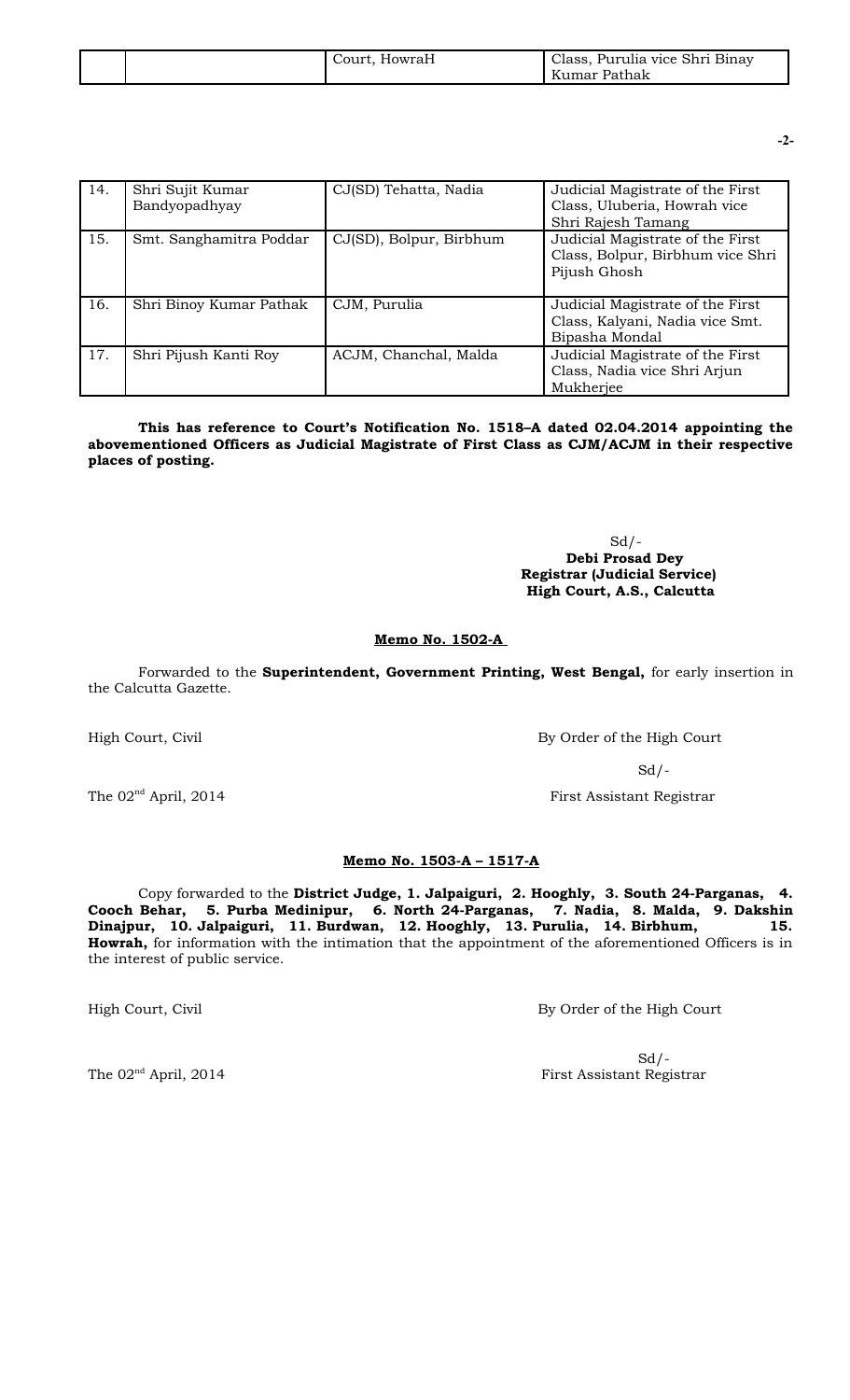## 2014 High Court, Appellate Side, **Calcutta**

### **N O T I F I C A T I O N**

#### **No.** 1518-A **Dated, Calcutta the 02<sup>nd</sup> April, 2014**

In exercise of the powers vested in the High Court by Sub-Section (1) & Sub-Section (2) of Section 12 of the Code of Criminal Procedure, 1973 the following Judicial Magistrate of The First Class of West Bengal Judicial Service are hereby appointed/posted to be the Chief Judicial Magistrate/ Additional Chief Judicial Magistrate at the same station/ sub-division of the district as mentioned against their names in the appropriate column of the schedule below:

| S1.<br>No.       | Name of the Officer Appointed as Judicial<br>Magistrate of First Class with their<br>respective place of posting | Chief Judicial Magistrate/ Additional Chief<br>Judicial Magistrate in their respective new<br>place of posting on transfer |
|------------------|------------------------------------------------------------------------------------------------------------------|----------------------------------------------------------------------------------------------------------------------------|
| 1.               | Smt. Srimayi Kundu<br>Judicial Magistrate of the First Class,<br>Arambagh, Hooghly                               | Additional Chief Judicial Magistrate,<br>Arambagh, Hooghly vice Shri D.V. Srinivas                                         |
| 2.               | Smt. Sharanya Sen<br>Judicial Magistrate of the First Class,<br>Dinhata, Cooch Behar                             | Additional Chief Judicial Magistrate, Dinhata,<br>Cooch Behar vice Shri Somnath Bhattacharya                               |
| 3.               | Shri Dev Kumar Sukul<br>Judicial Magistrate of the First Class,<br>Barrackpore, North 24-Parganas                | Additional Chief Judicial Magistrate,<br>Barrackpore, North 24-Parganas vice Shri<br>Indranil Chatterjee                   |
| 4.               | Shri Arjun Mukherjee                                                                                             | Additional Chief Judicial Magistrate, Chanchal,<br>Malda vice Shri Pijush Kanti Roy                                        |
| 5.               | Shri Biswajyoti Chatterjee                                                                                       | Additional Chief Judicial Magistrate, Haldia<br>vice Shri D.K. Sukul                                                       |
| 6.               | Shri Duri Venkat Sribnivas<br>Judicial Magistrate of the First Class,<br>Baruipore, South 24-Parganas            | Additional Chief Judicial Magistrate,<br>Baruipore, South 24-Parganas vice Shri<br>Debdeep Manna                           |
| $\overline{7}$ . | Shri Sadhan Mondal<br>Judicial Magistrate of the First Class,<br>Buniadpur, Dakshin Dinajpur                     | Additional Chief Judicial Magistrate,<br>Buniadpur, Dakshin Dinajpur vice Shri<br>Debasish Chowdhury                       |
| 8.               | Shri Surajit Seal                                                                                                | Additional Chief Judicial Magistrate,<br>Durgapur, Burdwan vice Kazi Abul Hasem                                            |
| 9.               | Shri Prasun Ghosh<br>Judicial Magistrate of the First Class,<br>Tufanganj, Cooch Behar                           | Additional Chief Judicial Magistrate,<br>Tufanganj, Cooch Behar vice Shri Biswajyoti<br>Chatterjee                         |
| 10.              | Smt. Mandrakranta Saha<br>Judicial Magistrate of the First Class,<br>Serampore, Hooghly                          | Additional Chief Judicial Magistrate,<br>Serampore, Hooghly vice Shri Ratan Kumar<br>Das                                   |
| 11.              | Smt. Arpita Ghosh<br>Judicial Magistrate of the First Class,<br>Seladah, South 24-Parganas                       | Additional Chief Judicial Magistrate, Seladah,<br>South 24-Parganas vice Shri Arun Rai                                     |
| 12.              | Shri Indranil Chatterjee<br>Judicial Magistrate of the First Class,<br>Birbhum                                   | Chief Judicial Magistrate, Birbhum vice Shri<br>Rajesh Chakraborty                                                         |
| 13.              | Shri Lilamoy Mondal<br>Judicial Magistrate of the First Class,<br>Purulia                                        | Chief Judicial Magistrate, Purulia vice Shri<br>Binay Kumar Pathak                                                         |
| 14.              | Shri Sujit Kumar Bandyopadhyay<br>Judicial Magistrate of the First Class,<br>Uluberia, Howrah                    | Additional Chief Judicial Magistrate, Uluberia,<br>Howrah vice Shri Rajesh Tamang                                          |
| 15.              | Smt. Sanghamitra Poddar<br>Judicial Magistrate of the First Class,<br>Bolpur, Birbhum                            | Additional Chief Judicial Magistrate, Bolpur,<br>Birbhum vice Shri Pijush Ghosh                                            |
| 16.              | Shri Binoy Kumar Pathak<br>Judicial Magistrate of the First Class,                                               | Additional Chief Judicial Magistrate, Kalyani,<br>Nadia vice Smt. Bipasha Mondal                                           |